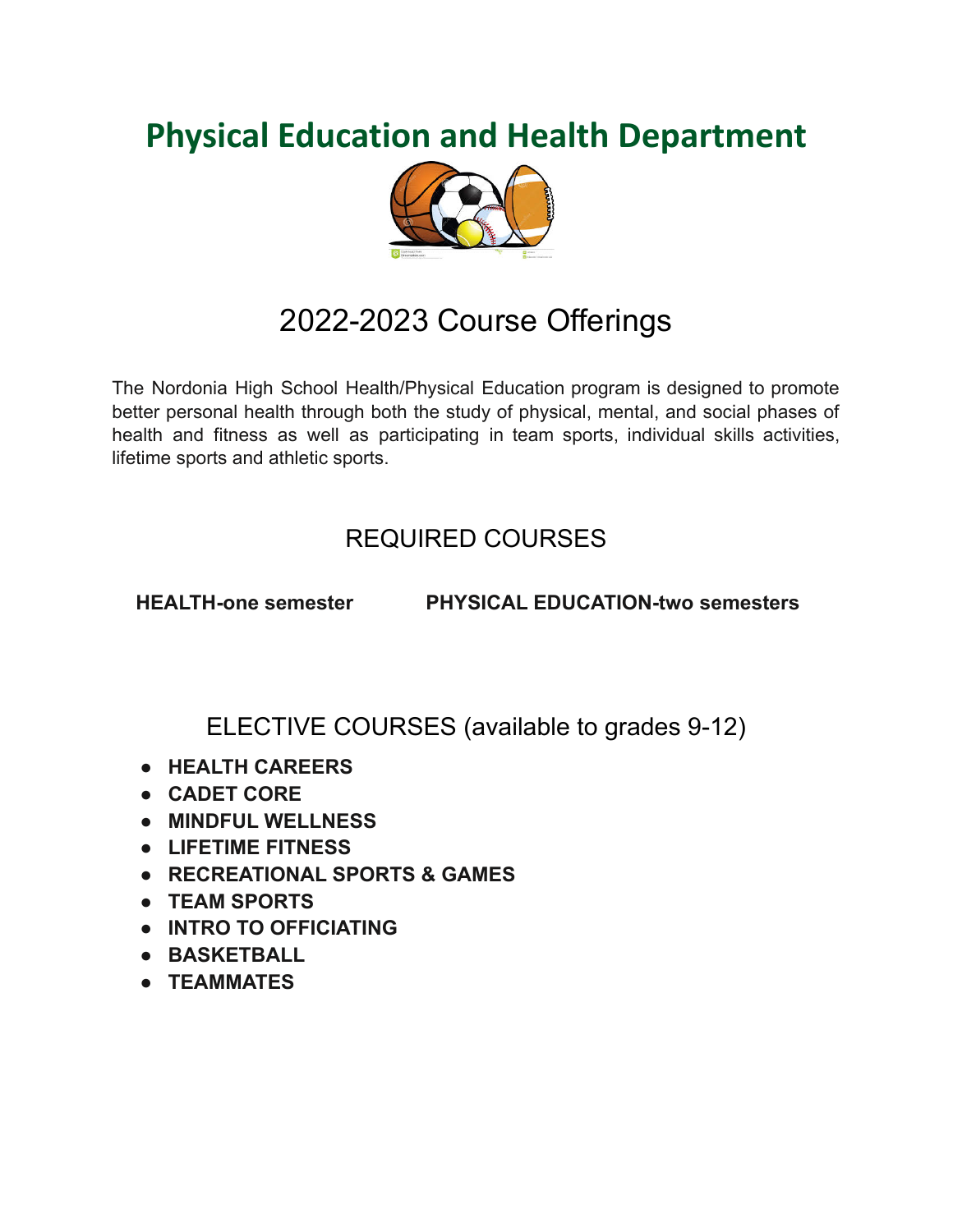## **Health**

**Course Number: 9681 Credit: .5 Length: semester Grade: 9**

#### **\*You must take one semester of health as a graduate requirement.**

Health education affords high school students a balanced program including physical, mental and social phases of health and fitness. These phases of the program encompass up-to-date concepts such as CPR/AED, and first aid skills, family living, human growth and development, human sexuality and abstinence, STD, drug and alcohol abuse, suicide prevention, nutrition, many guest speakers to discuss various health topics, and much more. Students will also earn community service hours through the Gifts From the Heart program with Rainbow Babies and also through sending care packages to the military,

### **Physical Education**

**Course Number: 9600 Credit: .25 Length: semester \*You must take TWO semesters of Physical Education as a graduate requirement. You will take this same course once in 9th grade and once in 10th grade.**

Physical Education is a graduation requirement that students are required to take for two semesters, typically a semester in each 9th and 10th-grade year. This course emphasizes participation and effort and covers many various recreational games, sports, and fitness activities. Students are also required to complete the physical education assessments mandated by the Ohio Department of Education. Students are expected to exhibit responsible personal and social behavior that respects self and others in physical activity settings. The ultimate goal of physical education is to encourage students to have a lifelong pursuit of achieving and maintaining being physically fit. Students taking this course will be required to dress in appropriate apparel daily for participation in activities.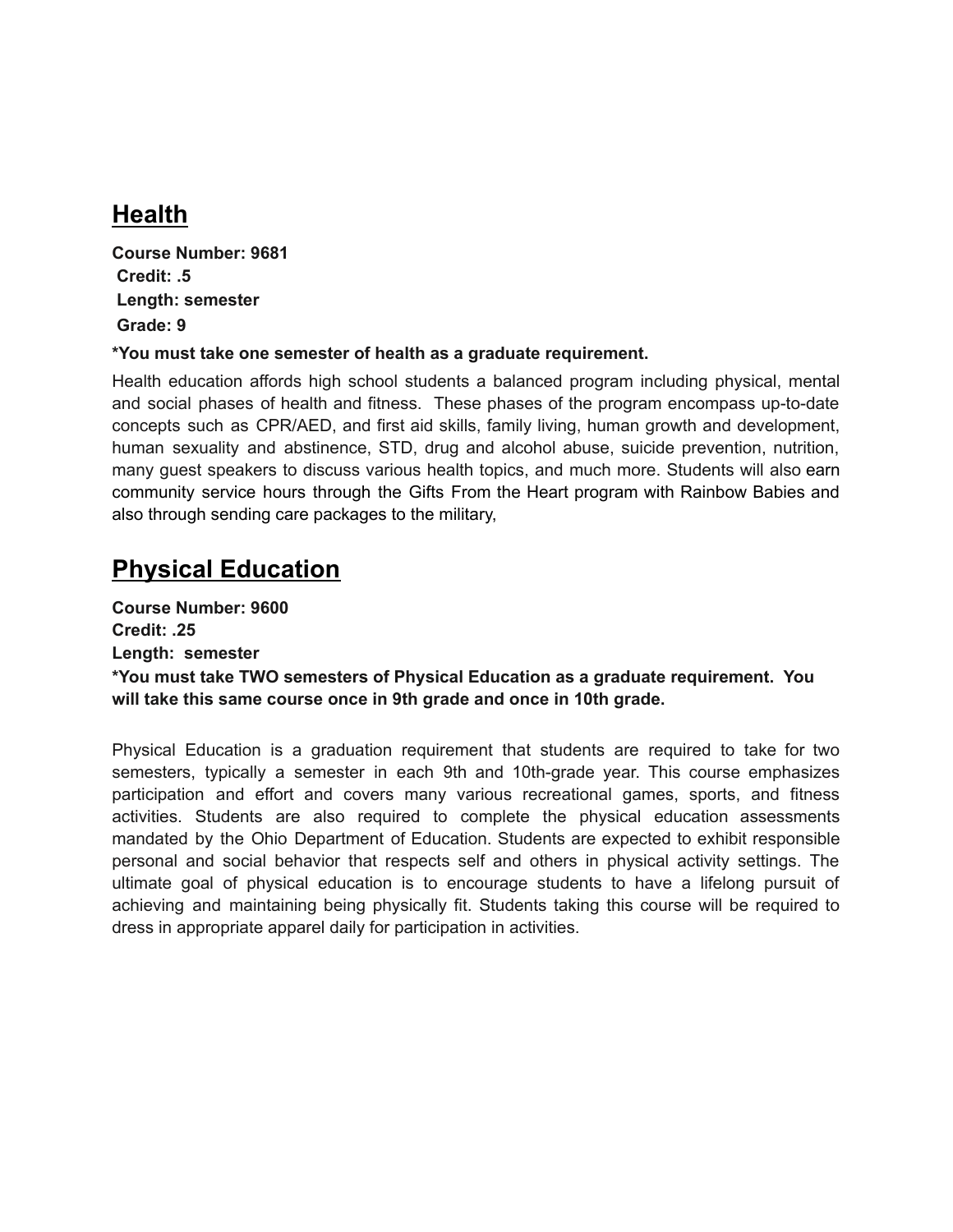### **Health Careers**

**Course Number: 9650 Credit: .5 Length: semester**

#### **Grades: 9 – 12**

This course is designed to expose students to the healthcare industry by surveying the wide spectrum of health care occupations and equipping them with the entry level knowledge and skills that apply to a variety of health occupations. Students who successfully complete this course will acquire the necessary knowledge and skills that will allow them to pursue an education and career in the healthcare industry. Students will be trained in hands on skills, taking vitals, etc. Students will earn their Basic Life Support CPR Certification. Students will develop a professional career portfolio, job shadow health care professionals and be required to earn volunteer service hours in the healthcare field.

**This elective may not be used to replace the Health graduation requirement.**

### **Cadet Core 1**

**Course Number: 9691 Credit: .5 Length: semester Grades: 9 – 12**

Cadet Core provides students and schools with a military styled leadership program that is adaptive and responsive to the school's schedule and culture. The military readiness component for students in Ohio requires that they work with a recruiter and qualify for military service by swearing an oath of enlistment. Cadet Core can and has helped many students prepare mentally and physically for the qualification process while working with a recruiter. Regardless of whether a student wishes to pursue a military career, they will learn leadership, responsibility, and discipline traits that apply universally to military or civilian career paths.

Students enrolled in their first semester will learn the following: leadership values, the Cadet Core creed, military ranks, phonetic alphabet, military time, medals, ribbons,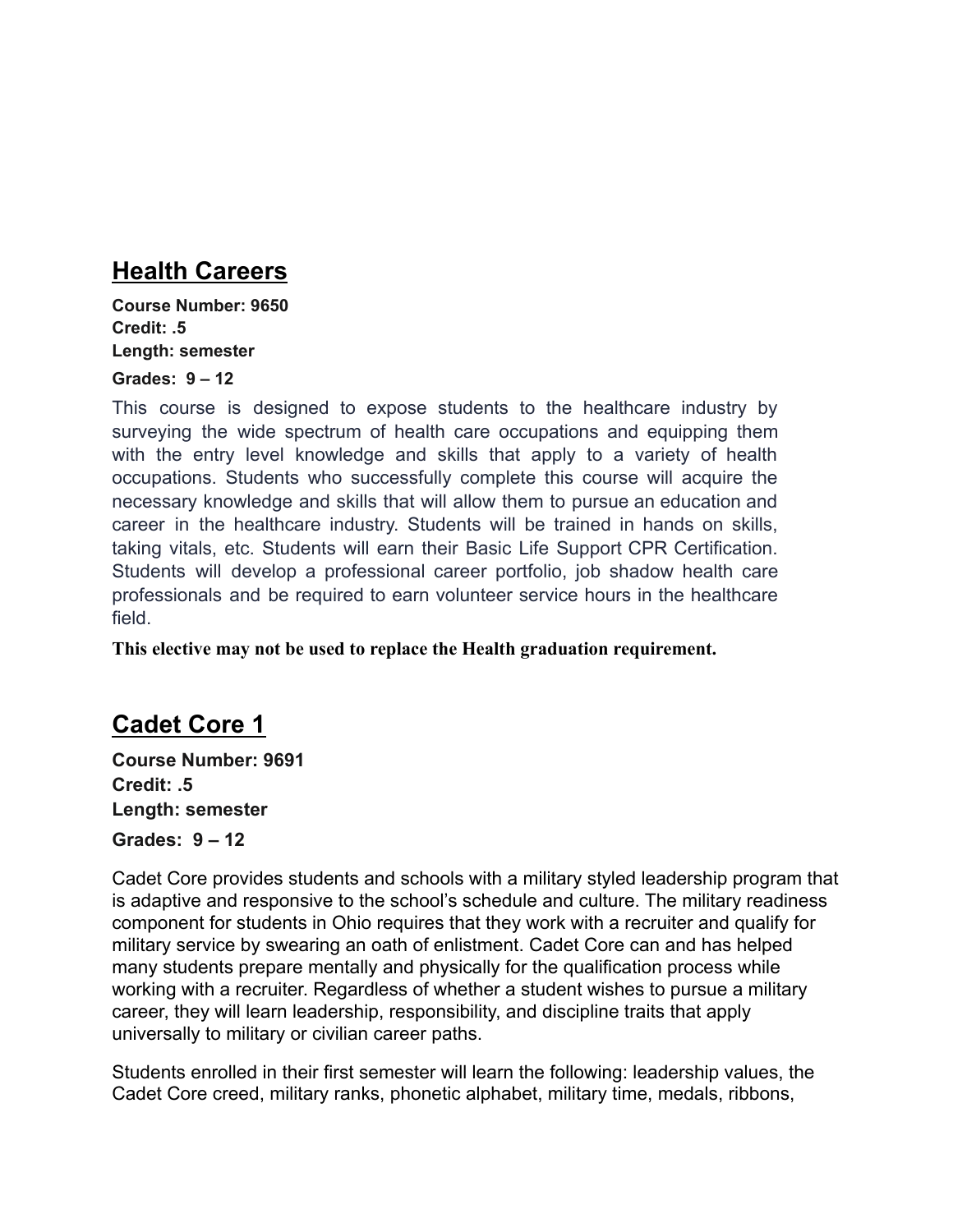patriotism, health/nutrition, the effects of drugs and alcohol, violence prevention, first aid, cold weather injuries, hot weather injuries, and goal setting. While studying these topics, Cadets will also learn and regularly participate in drill and ceremony as well as physical training. All Cadets are promoted, assigned more responsibility, higher position, and move up in rank based on their individual performance. Cadets must maintain a military appearance (haircut, properly groomed, and shaved face) and wear a military style uniform once per week.

## **Cadet Core 2**

**Course Number: 9692 Credit: .5 Length: semester Grades: 9 – 12**

Students will learn the following: military leadership, historical American documents, military organization, command structure, national security, department of defense, military history, and the concept of freedom. While studying these topics Cadets will also learn and regularly participate in drill and ceremony as well as physical training. All Cadets are promoted, assigned more responsibility, higher position, and move up in rank based on their individual performance. Cadets must maintain a military appearance (haircut, properly groomed, and shaved face) and wear a military style uniform once per week.

\*Prerequisite: Cadet Core 1

## **Cadet Core 3**

**Course Number: 9693 Credit: .5 Length: semester Grades: 9 – 12**

Students will learn the following: flag history, unit leader development, how to use a compass, map reading, land navigation, resume writing, and interviewing skills. While studying these topics Cadets will also learn and regularly participate in drill and ceremony as well as physical training. All Cadets are promoted, assigned more responsibility, higher position, and move up in rank based on their individual performance. Cadets must maintain a military appearance (haircut, properly groomed, and shaved face) and wear a military style uniform once per week. \*Prerequisite: Cadet Core 1,2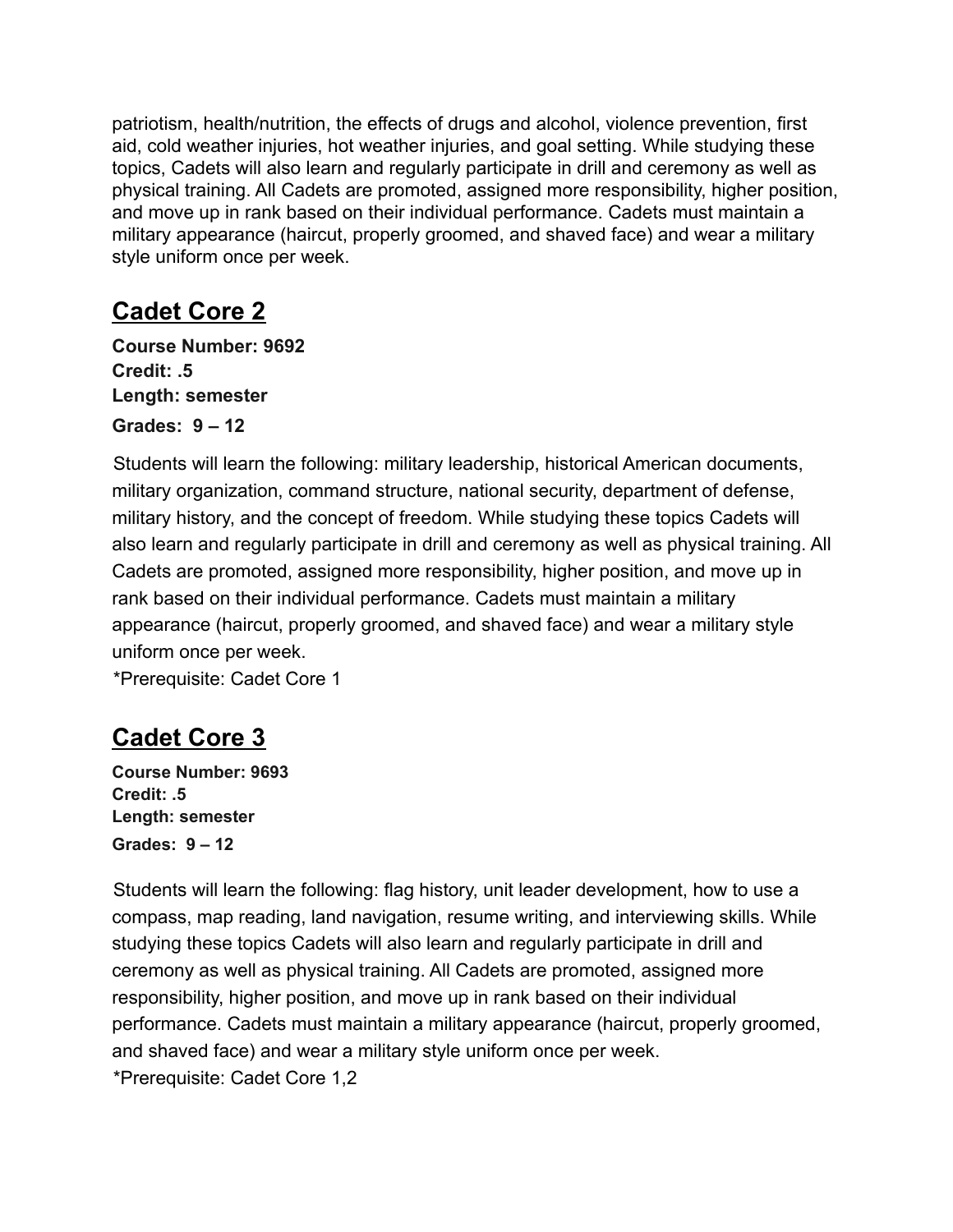## **Cadet Core 4**

**Course Number: 9694 Credit: .5 Length: semester Grades: 9 – 12**

Students will learn techniques, the basics of budgeting, credit, problem solving, leader communications, ethics, and etiquette/behavior skills. While studying these topics Cadets will also learn and regularly participate in drill and ceremony as well as physical training. All Cadets are promoted, assigned more responsibility, higher position, and move up in rank based on their individual performance. Cadets must maintain a military appearance (haircut, properly groomed, and shaved face) and wear a military style uniform once per week.

\*Prerequisites: Cadet Core 1, 2, 3

**Cadet Core may not be used to replace the PE or Health graduation requirement.**

### **Team Sports**

**Course Number: 9641 Credit: .5 Length: semester Grades: 9 – 12**

The Team Sports elective course is for the more sports-minded student. Participation in this course promotes lifelong participation in sports and fitness-related activities. Team Sports provides an opportunity for an in-depth study of advanced tactics/strategies and higher-level skills/mechanics. Students will participate in various team sports falling in the categories of a target, net/wall, invasion, and striking/fielding. Students enrolled in Team Sports will learn about the history and evolution of various sports as well as rules, skills, fundamentals, and strategies. Safety and sportsmanship will be emphasized. Activities include but are not limited to three-week "seasons" in Baseball, Volleyball, Flag Football, Soccer, Softball, Ultimate Frisbee, Floor Hockey, Handball, and other team sports. Students taking this course will be required to dress in appropriate apparel daily for participation in activities.

**This elective may not be used to replace the PE graduation requirements.**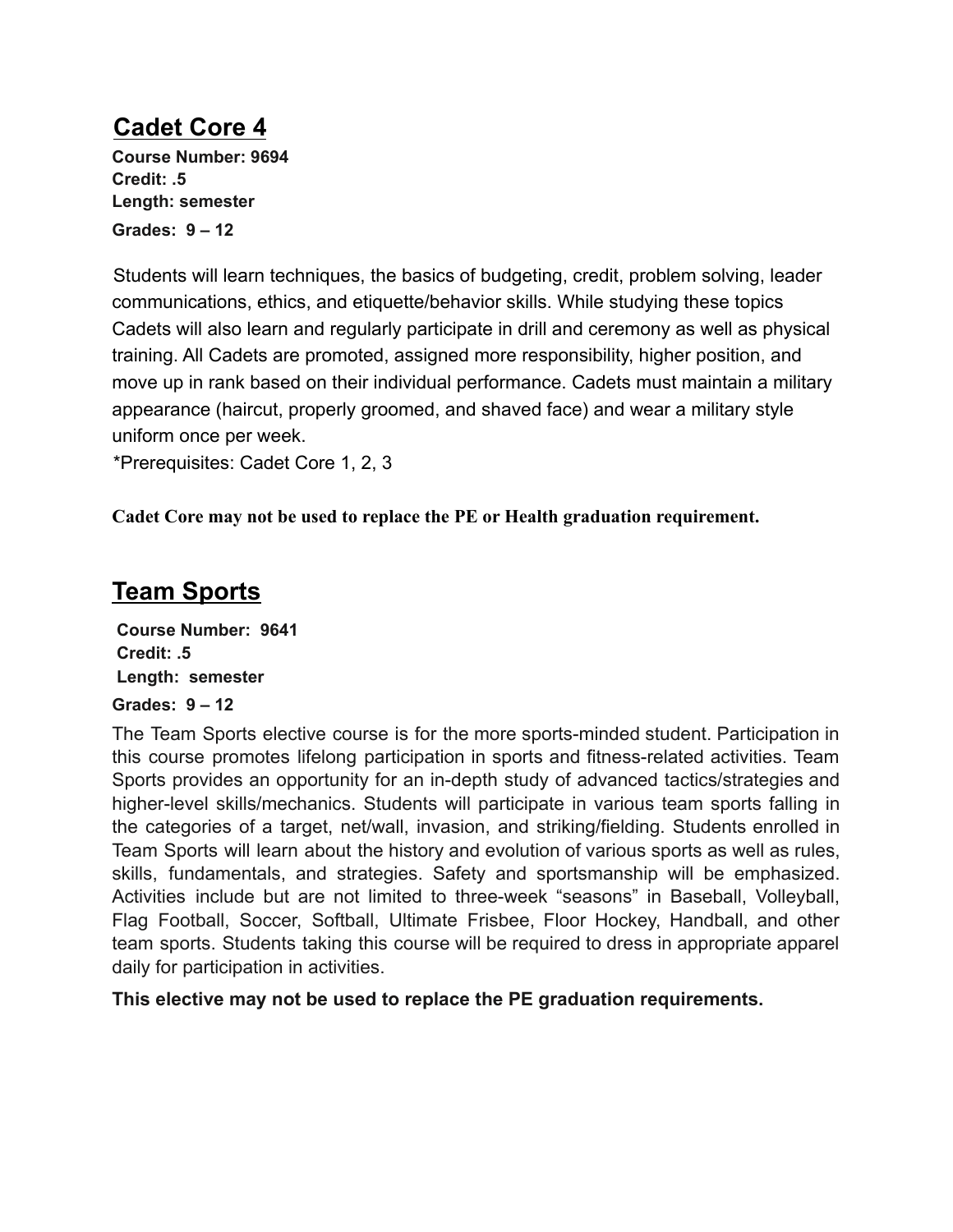### **Lifetime Fitness**

**Course Number: 9660 Credit: .5 Length: 1st-semester Grades: 9 – 12**

**Course Number: 9662 Credit: .5 Length: 2nd-semester**

**Grades: 9 – 12**

This course will be a five-step exercise system focusing on education, fitness assessment, individualized programming, instruction, and reassessment of each student. The collective emphasis will take an in-depth look at fitness fundamentals, strength training, aerobic conditioning, benefits of a balanced exercise program, exercise choices, and fitness/wellness terminology. Students taking this course will be required to dress in appropriate apparel daily for participation in activities.

**This elective may not be used to replace the PE graduation requirements.**

### **Recreational Sports and Games**

**Course Number: 9640 Credit: .5 Length: semester**

### **Grades: 9 – 12**

The Recreational Sports and Games elective course promotes lifetime sport and recreational activities. This course provides an opportunity for an in-depth study of advanced tactics/strategies and higher-level skills/mechanics. Students will participate in activities that include team, individual, and dual sports. Sports and games will include target, net, and invasion games. The course will include the study of physical development concepts and principles of sport and exercise that promote lifelong participation in physical activity. This Recreational Sports and Games elective is available for all students. Students taking this course will be required to dress in appropriate apparel daily for participation in activities.

**This elective may not be used to replace the PE graduation requirements.**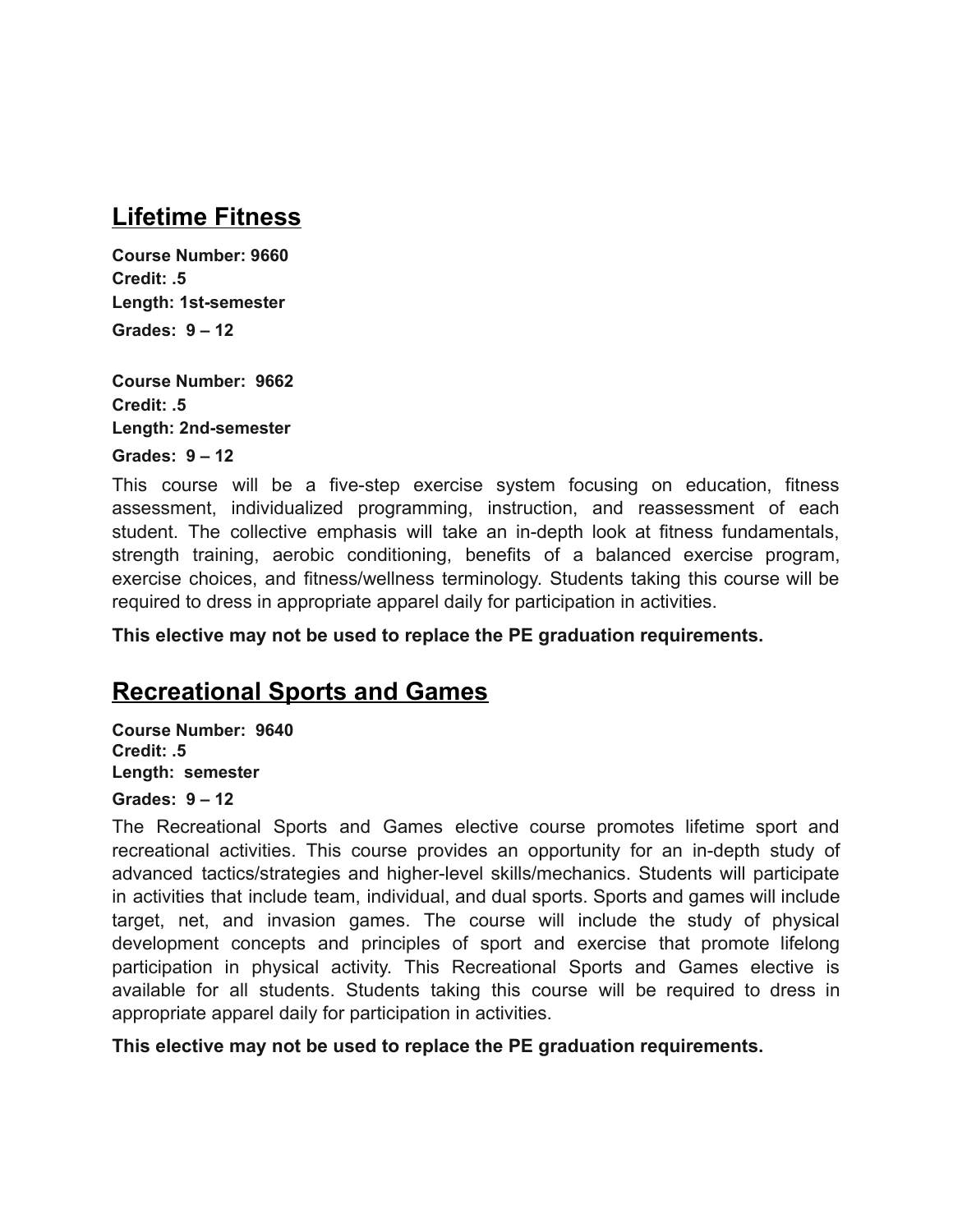### **Mindful Wellness**

**Course Number: 9860 Credit: .5 Length: semester Grades: 9-12**

This course will introduce students to mindfulness, yoga, and general wellness practices to benefit both their bodies and minds. We will focus on the connection between the brain, the body, and the breath as we develop self-awareness, learn to manage our emotions and relationships, and reflect upon responsible decision-making. Students who wish to take this course should see their guidance counselor.

#### **This elective may not be used to replace the PE or Health graduation requirements.**

### **Intro to Officiating 1**

**Course Number: 9643 Credit: .5 Length: semester**

#### **Grades: 9 – 12**

Students must have a background in athletics or the passion to become more familiar with athletics and how supporting organized team sport competitions can contribute to individual and community health. This course is a study of sports officiating while learning the rules, mechanics, and fundamentals of sports. This class will offer the opportunity to officiate in youth Basketball, Baseball, and Softball with local leagues such as the NYB (Nordonia Youth Basketball) and NHAA (Nordonia Hills Athletic Association). Students will also learn "behind the scenes" jobs, such as how to run a scoreboard, keep a scorebook, be a line judge for volleyball, be in the chain gang for football, etc. This class will focus on the skills necessary to become a basketball referee and baseball/softball umpire with the opportunity to make money doing so and gainful/supplementary employment for a lifetime. The purchase of a black "Fox 40" whistle is required.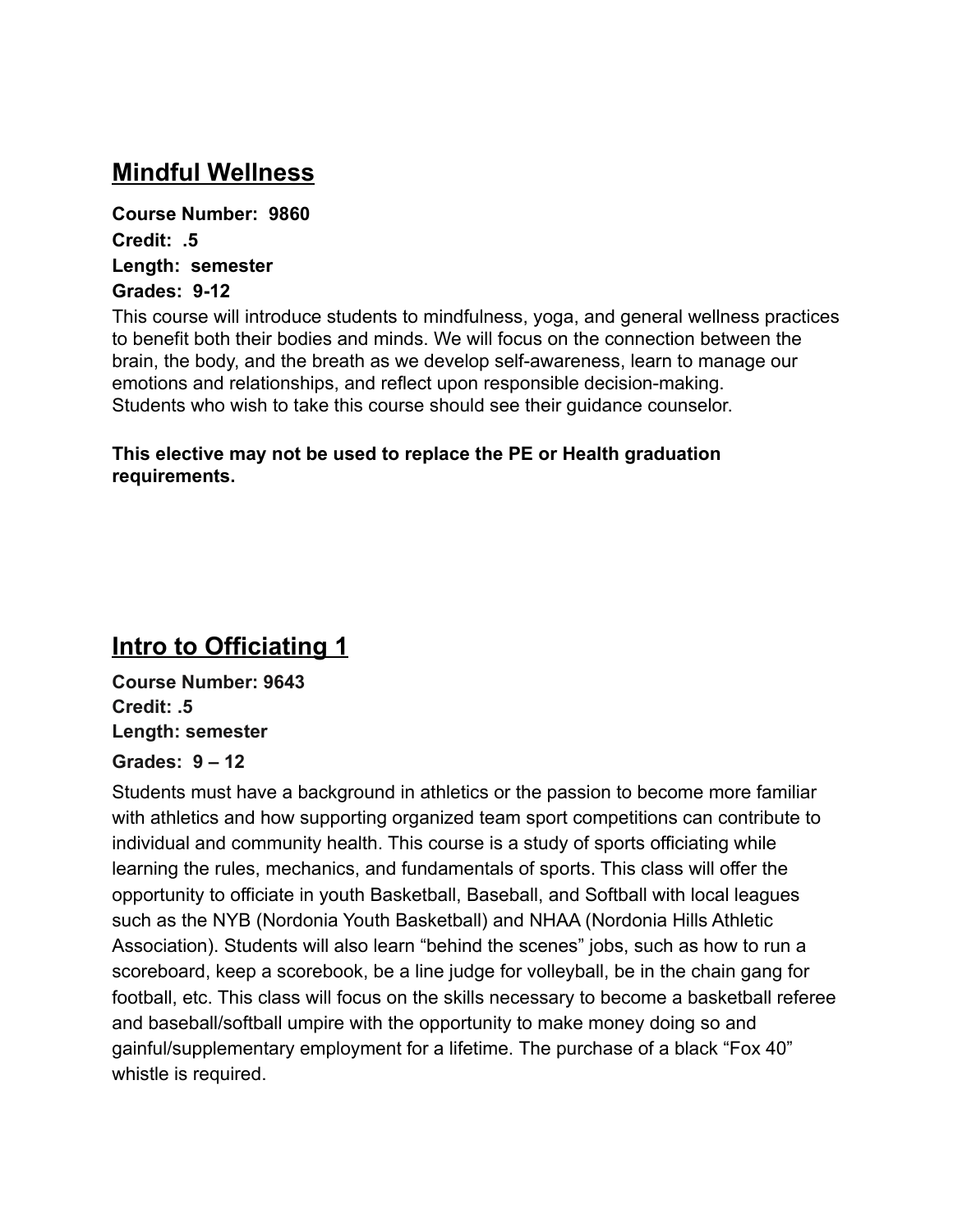## **Intro to Officiating 2**

**Course Number: 9644 Credit: .5 Length: semester Grades: 9 – 12**

Students taking this course a second semester will have a slightly more rigorous curriculum and will be required to officiate/umpire a minimum of 5 sporting events. Students may take additional courses/examinations in order to get certified by the OHSAA. The purchase of an officiating shirt and black "Fox 40" whistle is required. \*Prerequisite: Intro to Officiating 1

## **Intro to Officiating 3**

**Course Number: 9645 Credit: .5 Length: semester Grades: 9 – 12**

Students taking this course a third semester will have a slightly more rigorous curriculum and will be required to officiate/umpire a minimum of 5 sporting events and take additional courses/examinations in order to get certified by the OHSAA in one sport. The purchase of an officiating shirt, black "Fox 40" whistle, and used/new catcher's/umpire equipment is required. \*Prerequisite: Intro to Officiating 1, 2.

## **Intro to Officiating 4**

**Course Number: 9646 Credit: .5 Length: semester Grades: 9 – 12**

Students taking this course a fourth semester will have a slightly more rigorous curriculum and will be required to officiate/umpire a minimum of 10 sporting events and take additional courses/examinations in order to get certified by the OHSAA in one sport. The purchase of an officiating shirt, black "Fox 40" whistle, and used/new catcher's/umpire equipment is required. \*Prerequisite: Intro to Officiating 1, 2, 3

**Intro to Officiating may not be used to replace the Health or PE graduation requirements.**